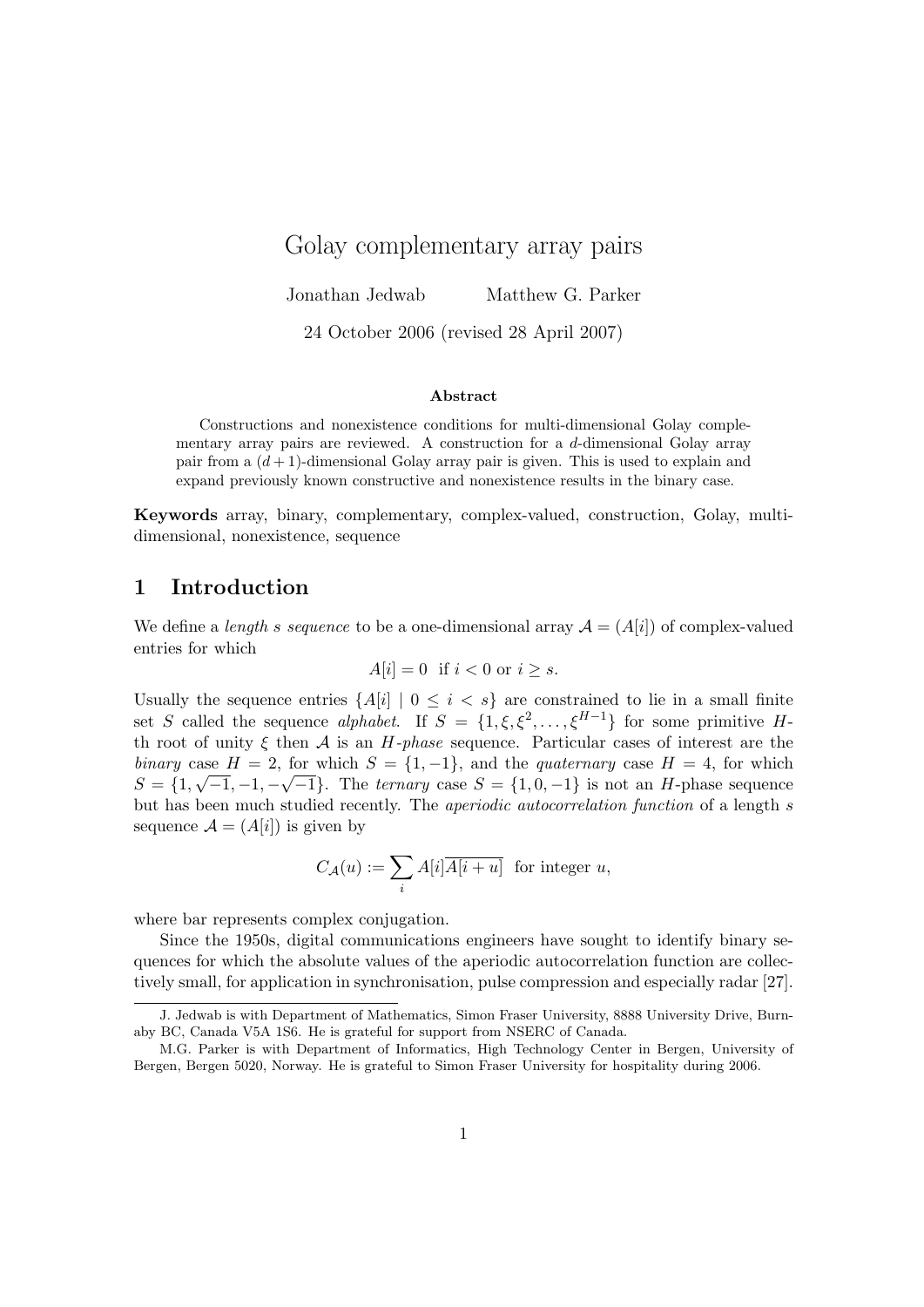: From this point of view an ideal length s binary sequence  $A$ , known as a Barker sequence, is one for which

$$
|C_{\mathcal{A}}(u)| \le 1 \text{ for all } u \neq 0.
$$

The only non-trivial lengths s for which Barker sequences are known to exist are 2, 3, 4, 5, 7, 11 and 13, and it has been conjectured since at least 1963 [26] that no other sequence lengths are possible (see [18] for historical background and recent results).

Since it is apparent that the ideal behaviour given by a Barker sequence is unlikely to be achieved beyond length 13, researchers have explored several variations of the Barker condition for binary sequences. These include upper bounding the peak sidelobe level  $\max_{u>0} |C_{\mathcal{A}}(u)|$  by an integer greater than 1 (see [20] for a summary of known results), or seeking to maximise the *merit factor*  $s^2 / (2 \sum_{u>0} [C_A(u)]^2)$  (see [18] for a survey). A different approach, which we consider here, is to require that the sum of the aperiodic autocorrelation functions of a pair of length s sequences  $A$  and  $B$  exhibits the ideal behaviour

$$
C_{\mathcal{A}}(u) + C_{\mathcal{B}}(u) = 0 \text{ for all } u \neq 0.
$$

Such a pair of sequences is called a Golay complementary sequence pair (often abbreviated to Golay sequence pair) of length s, after Golay [14], [15]; Shapiro [24] independently studied the same object.

The initial investigation of Golay sequence pairs was restricted to the binary case. Binary Golay sequence pairs are known for lengths 2 and 10 [16], and 26 [17]. Infinitely many lengths of binary Golay sequence pairs can therefore be obtained from the following composition construction:

**Theorem 1 (Turyn [28]).** If there exist binary Golay sequence pairs of length  $s_1$  and  $s_2$ then there exists a binary Golay sequence pair of length  $s_1s_2$ .

**Corollary 2.** There exists a binary Golay sequence pair of length  $2^a10^b26^c$  for all integer  $a, b, c \geq 0.$ 

On the nonexistence side we have the following two results; the original proof of Theorem 4 in [9] was elegantly shortened in [10]:

**Proposition 3 (Golay [16]).** If there exists a binary Golay sequence pair of length  $s > 1$ then s is even.

*Proof.* We give a short alternative proof to that in [16]. For a binary sequence  $A$  of length s, it is well-known (see, for example, [25]) that

$$
C_{\mathcal{A}}(u) + C_{\mathcal{A}}(u - s) \equiv s \pmod{4} \text{ for all integer } u \text{ satisfying } 0 \le u < s. \tag{1}
$$

Let A and B form a binary Golay sequence pair of length  $s > 1$ . Add the congruence (1) for A to the congruence (1) for B, and set  $u = 1$  to obtain  $0 \equiv 2s \pmod{4}$ .  $\Box$ 

**Theorem 4 (Eliahou, Kervaire and Saffari [9], [10]).** If there exists a binary Golay sequence pair of length s then s has no prime factor congruent to 3 modulo 4.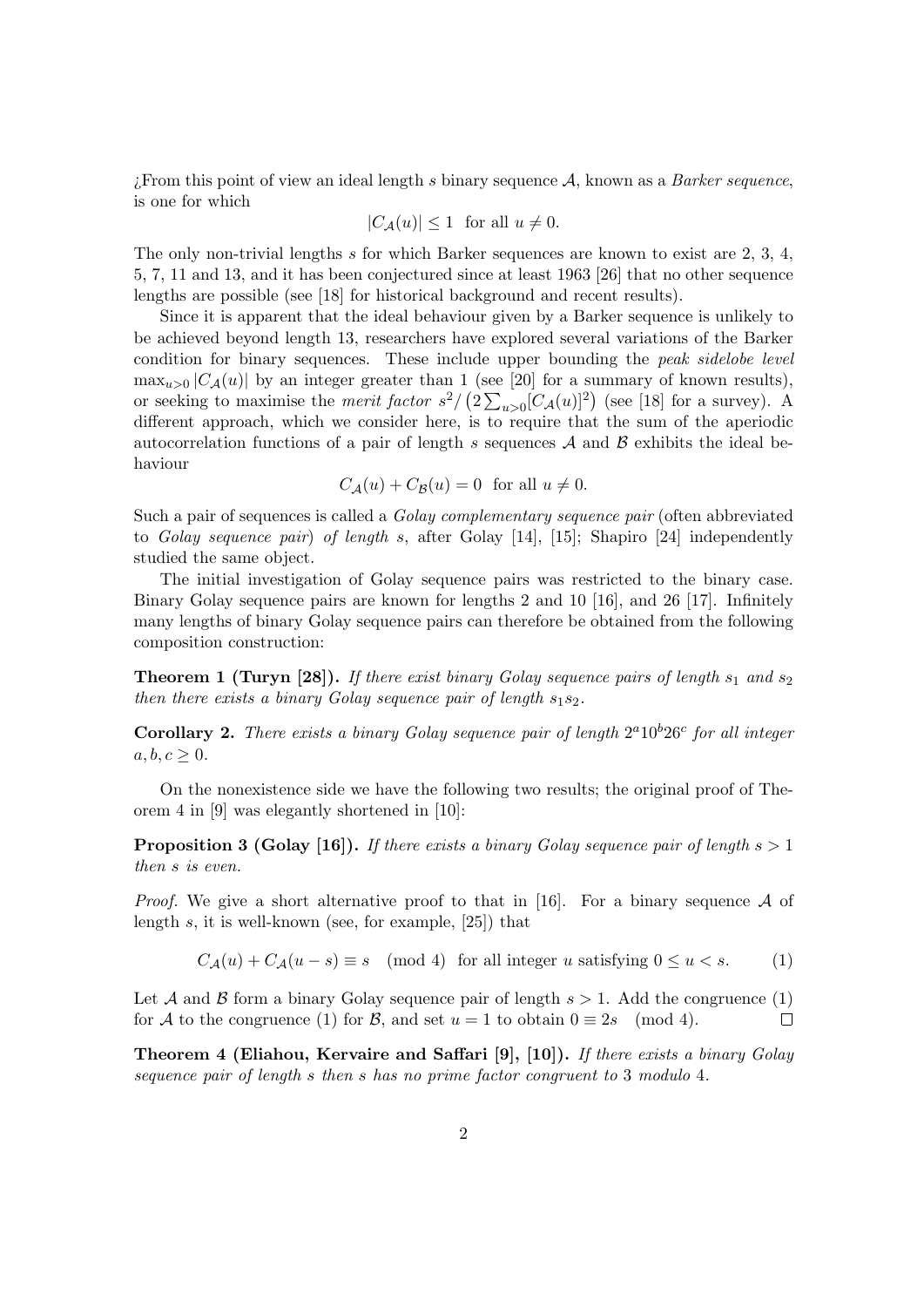Proposition 3 and Theorem 4 imply all known theoretical results on the nonexistence of binary Golay sequence pairs, including that s must be the sum of two squares [16]. But the combination of Corollary 2, Proposition 3, and Theorem 4 still leaves infinitely many values of s for which the existence of a binary Golay sequence pair of length s is undecided. Borwein and Ferguson [1] extended previous exhaustive computer search results to show that all such undecided cases with  $s < 100$  give nonexistence.

Subsequently to Golay's work, several authors considered larger alphabets, including ternary [3], [5], [13]; quaternary [4];  $2<sup>h</sup>$ -phase [6]; H-phase for even H [23]; and the case  $|A[i]| = 1$  for  $0 \le i \le s$  [2]. Fiedler, Jedwab and Parker [11] recently gave a framework of constructions for H-phase sequences for even H, from which all previously known  $2^h$ -phase Golay sequence pairs of length  $2<sup>m</sup>$  can be obtained in explicit algebraic normal form.

We have described one approach to the apparent scarcity of Barker sequences, namely to replace a single sequence by a pair of sequences. An alternative approach is to generalise A from one dimension to multiple dimensions in the hope of a richer existence pattern. We define an  $s_1 \times \cdots \times s_r$  array to be an r-dimensional array  $\mathcal{A} = (A[i_1, \ldots, i_r])$  of complex-valued entries for which

$$
A[i_1, ..., i_r] = 0
$$
 if, for any  $k \in \{1, 2, ..., r\}$ ,  $i_k < 0$  or  $i_k \geq s_k$ .

Binary, ternary, quaternary and other special cases of arrays are defined as for sequences. The aperiodic autocorrelation function of an  $s_1 \times \cdots \times s_r$  array  $\mathcal{A} = (A[i_1, \ldots, i_r])$  is given by

$$
C_{\mathcal{A}}(u_1,\ldots,u_r) := \sum_{i_1} \ldots \sum_{i_r} A[i_1,\ldots,i_r] \overline{A[i_1+u_1,\ldots,i_r+u_r]} \text{ for integer } u_1,\ldots,u_r.
$$
\n(2)

By analogy with the one-dimensional case, an  $s_1 \times \cdots \times s_r$  Barker array is defined to be an  $s_1 \times \cdots \times s_r$  binary array for which

 $|C_{\mathcal{A}}(u_1, \ldots, u_r)| \leq 1$  for all  $(u_1, \ldots, u_r) \neq (0, \ldots, 0).$ 

The array  $\begin{bmatrix} 1 & 1 \\ 1 & 1 \end{bmatrix}$ 1 −1 is a  $2 \times 2$  Barker array, but there are no other possible sizes for an r-dimensional Barker array with  $r > 1$ :

**Theorem 5 (Davis, Jedwab and Smith [7]).** There are no  $s_1 \times s_2$  Barker arrays having  $s_1, s_2 > 1$  except when  $s_1 = s_2 = 2$ .

**Theorem 6 (Jedwab and Parker [19]).** There are no  $s_1 \times \cdots \times s_r$  Barker arrays having  $r > 2$  and each  $s_k > 1$ .

We have now described two variations of a Barker sequence: a Golay sequence pair, and a Barker array. The first variation produces an infinite family of binary sequence pairs with length of the form  $2^a10^b26^c$ , while the second produces no new binary examples except for size  $2 \times 2$ . It is natural to combine these two variations by seeking a Golay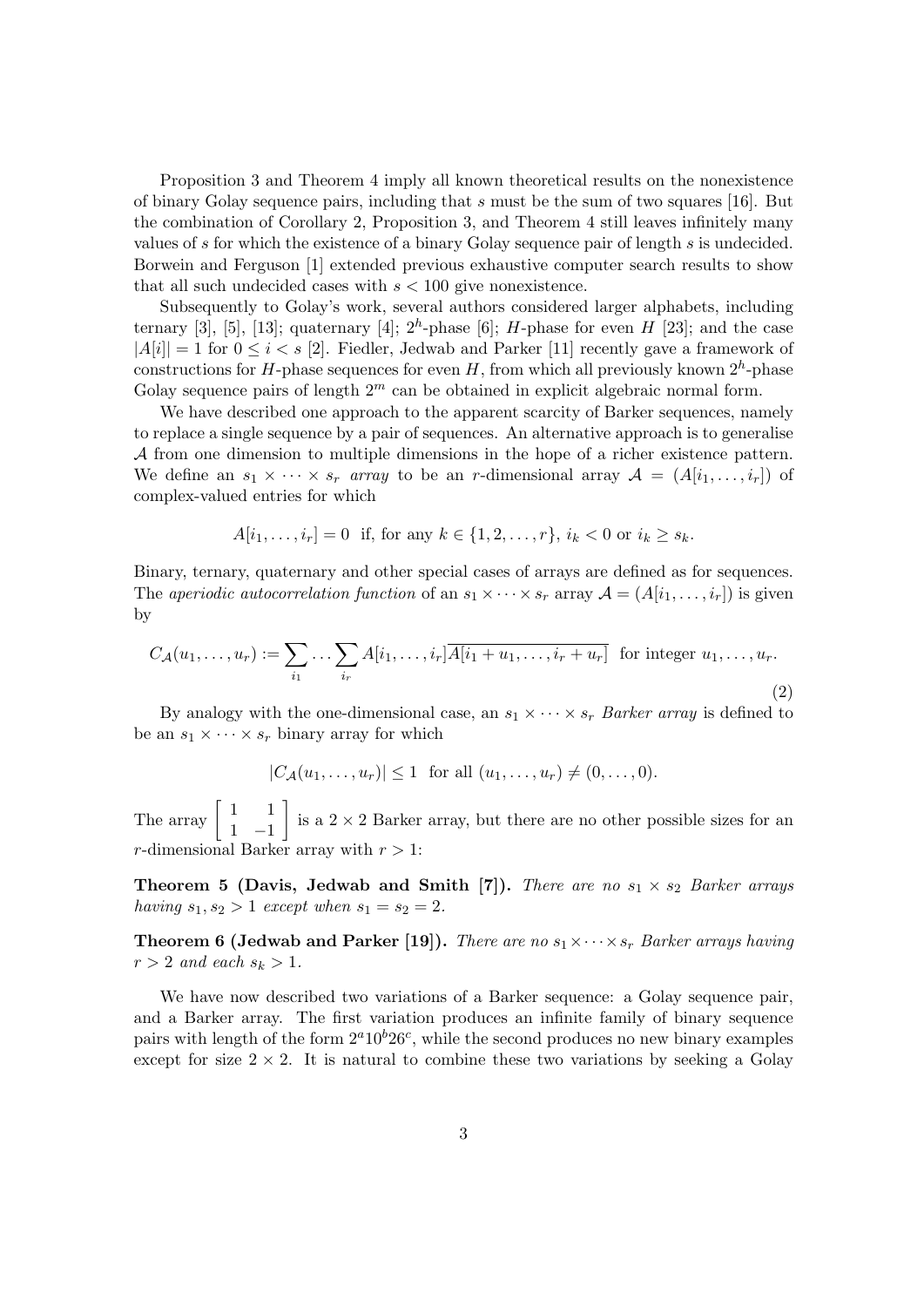array pair. Accordingly, we define an  $s_1 \times \cdots \times s_r$  Golay (complementary) array pair to be a pair of  $s_1 \times \cdots \times s_r$  arrays A and B for which

$$
C_{\mathcal{A}}(u_1, ..., u_r) + C_{\mathcal{B}}(u_1, ..., u_r) = 0
$$
 for all  $(u_1, ..., u_r) \neq (0, ..., 0)$ .

A central question is for what sizes  $s_1 \times \cdots \times s_r$  such a pair exists. A further question, considered in [12], is how many different Golay array pairs of a given size exist.

In 1978 Ohyama, Honda and Tsujiuchi [22] proposed the use of a two-dimensional binary Golay array pair for X-ray and gamma ray coded aperture imaging. They gave a construction to increase the size of such a pair from  $s_1 \times s_2$  to  $2s_1 \times s_2$ , and by recursive application to a  $2 \times 1$  starting pair constructed a  $2^a \times 2^b$  binary Golay array pair for all integer  $a, b \geq 0$ .

In 1985 Lüke [21] indicated (without proof) a generalisation of Theorem 1 to multidimensional arrays, whose recursive application leads to:

**Theorem 7 (Lüke [21]).** If there exist binary Golay sequence pairs of length  $s_1, \ldots, s_r$ then there exists an  $s_1 \times \cdots \times s_r$  binary Golay array pair.

By Corollary 2 we deduce:

**Corollary 8.** There exists an  $s_1 \times \cdots \times s_r$  binary Golay array pair, where each  $s_k$  takes the form  $2^{a_k} 10^{b_k} 26^{c_k}$  for integer  $a_k, b_k, c_k \geq 0$ .

For an  $s_1 \times \cdots \times s_r$  array  $\mathcal{A} = (A[i_1, \ldots, i_r]),$  write  $\mathcal{A}^* := \overline{(A[s_1 - 1 - i_1, \ldots, s_r - 1 - i_r])}$ . In 1992 Dymond [8] conducted a detailed study of (mostly binary) Golay array pairs, showing that Golay's concatentation, interleaving, and composition constructions for binary Golay sequence pairs [16] can all be generalised to multiple dimensions. She also proved an important generalisation of Theorem 1 to the construction of multi-dimensional arrays:

**Theorem 9 (Dymond [8, Theorem 4.24]).** Let  $\otimes$  represent the Kronecker product of arrays. Suppose that A and B form an  $s_1 \times \cdots \times s_r$  binary Golay array pair, and that C and D form a  $t_1 \times \cdots \times t_r$  binary Golay array pair (where any of the  $s_k$  and  $t_k$  can take the value 1). Then the arrays

$$
\mathcal{A} \otimes \left(\frac{\mathcal{C} + \mathcal{D}}{2}\right) + \mathcal{B} \otimes \left(\frac{\mathcal{C} - \mathcal{D}}{2}\right),
$$

$$
\mathcal{A} \otimes \left(\frac{\mathcal{C}^* - \mathcal{D}^*}{2}\right) - \mathcal{B} \otimes \left(\frac{\mathcal{C}^* + \mathcal{D}^*}{2}\right)
$$

form an  $s_1t_1 \times \cdots \times s_rt_r$  binary Golay array pair.

Using Theorem 9 we can construct a binary Golay array pair of size  $s_1 \times \cdots \times s_{r-1} \times s_r$ from binary array Golay pairs of size  $s_1 \times \cdots \times s_{r-1} \times 1$  and  $1 \times \cdots \times 1 \times s_r$ , from which Theorem 7 can be recovered by repeated application. But although Theorem 9 is a more general construction than Theorem 7, it does not produce new sizes of binary Golay array pairs beyond those given in Corollary 8.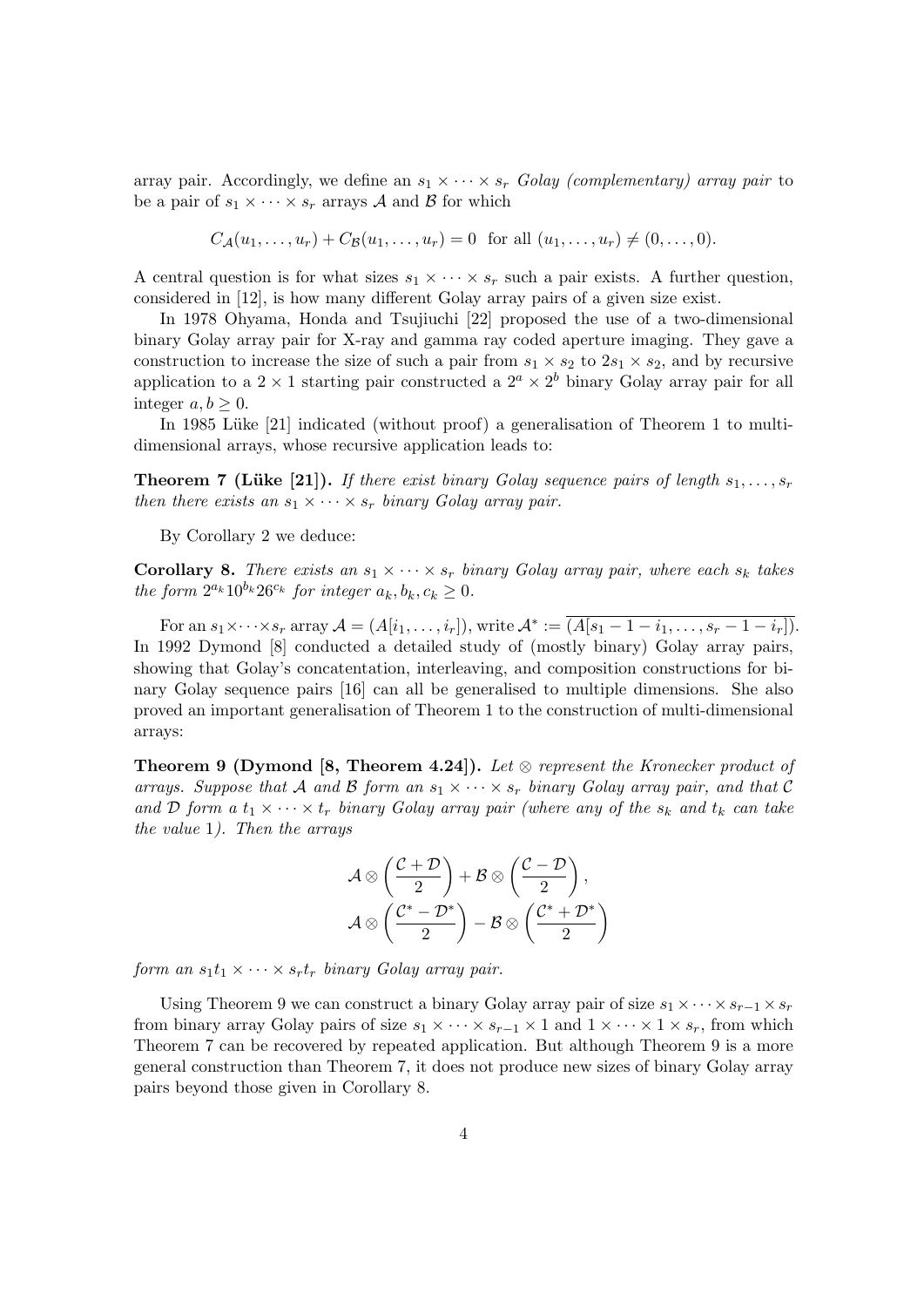On the nonexistence side, Dymond [8] proved that if an  $s_1 \times \cdots \times s_r$  binary Golay array pair exists then  $\prod_{i=1}^{r} s_i$  is an even sum of two squares (generalising Golay's results for the binary sequence pair case [16]). She ruled out the existence of a binary Golay array pair of size  $2 \times 5$  by exhaustive search, and could find no examples of size  $3 \times 6$ ,  $2 \times 9$  or  $2 \times 3 \times 3$  by extensive (though non-exhaustive) search [8, p. 143].

We will use our main result, Theorem 11, to explain many of these previously known constructive and nonexistence results.

### 2 Reduction of the dimension of a Golay array pair

In [19] the authors observed that a  $(d+1)$ -dimensional binary array can be mapped to a d-dimensional binary array so that the aperiodic autocorrelation functions of both arrays are closely related. The proof given in [19] does not make use of the condition that the array is binary, and holds without modification for arrays of complex-valued entries:

Lemma 10 (Jedwab and Parker [19, Lemma 2.1]). For integer  $r \geq 0$ , let  $\mathcal{A} =$  $(A[i, j, i_1, \ldots, i_r])$  be an  $s \times t \times s_1 \times \cdots \times s_r$  array. Define the  $st \times s_1 \times \cdots \times s_r$  array  $\psi(\mathcal{A}) = (B[m, i_1, \ldots, i_r])$  by

$$
B[t i + j, i_1, \dots, i_r] := A[i, j, i_1, \dots, i_r] \text{ for } 0 \le i < s, \ 0 \le j < t, \ 0 \le i_k < s_k \ (k = 1, \dots, r).
$$

Then, for all integer u, v,  $u_1, \ldots, u_r$ , where  $0 \le v \le t$ ,

 $C_{\psi(\mathcal{A})}(tu+v,u_1,\ldots,u_r)=C_{\mathcal{A}}(u,v,u_1,\ldots,u_r)+C_{\mathcal{A}}(u+1,v-t,u_1,\ldots,u_r).$ 

Lemma 10 expresses each aperiodic autocorrelation  $C_{\psi(A)}$  as the sum of exactly two terms  $C_A$  (one or both of which might be trivially zero, according to the values of u and v). We now use this result to show that the existence of a  $(d + 1)$ -dimensional Golay array pair implies the existence of a d-dimensional Golay array pair.

**Theorem 11.** For integer  $r \geq 0$ , suppose that A and B form an  $s \times t \times s_1 \times \cdots \times s_r$  Golay array pair over an alphabet S. Then  $\psi(A)$  and  $\psi(B)$ , as defined in Lemma 10, form an  $st \times s_1 \times \cdots \times s_r$  Golay array pair over S.

*Proof.* Fix integers  $u, v, u_1, \ldots, u_r$ , where  $0 \le v \le t$  and  $(u, v, u_1, \ldots, u_r) \ne (0, \ldots, 0)$ . By Lemma 10,

$$
C_{\psi(A)}(tu + v, u_1, \dots, u_r) + C_{\psi(B)}(tu + v, u_1, \dots, u_r)
$$
  
=  $C_A(u, v, u_1, \dots, u_r) + C_A(u + 1, v - t, u_1, \dots, u_r) + C_B(u, v, u_1, \dots, u_r) + C_B(u + 1, v - t, u_1, \dots, u_r)$   
= 0,

since A and B form a Golay array pair. Therefore  $\psi(\mathcal{A})$  and  $\psi(\mathcal{B})$  form an  $st \times s_1 \times \cdots \times s_r$ Golay array pair, and are defined over the same alphabet as  $A$  and  $B$ .  $\Box$ 

Repeated application of Theorem 11 gives: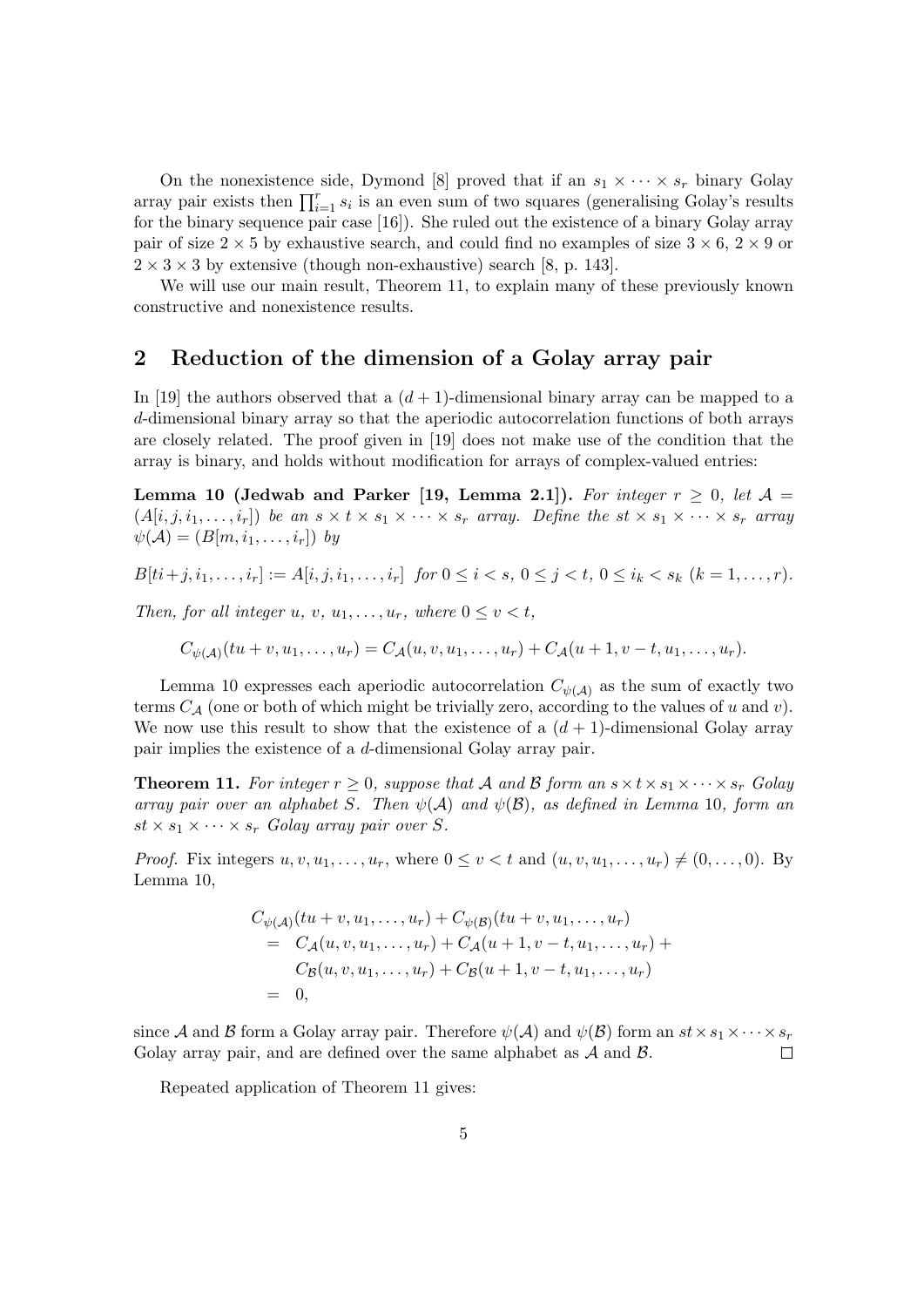**Corollary 12.** If there exists an  $s_1 \times \cdots \times s_r$  Golay array pair then there exists a Golay sequence pair of length  $\prod_{k=1}^{r}s_k$  over the same alphabet.

Theorem 11 also allows an alternative formulation of Theorem 9 that is conceptually simpler: specialise Theorem 9 to the case where A and B have size  $s_1 \times \cdots \times s_r \times 1 \times$  $\cdots \times 1$  (with v 1's), and C and D have size  $1 \times \cdots \times 1 \times t_1 \times \cdots \times t_v$  (with r 1's). The Kronecker product then simplifies to the tensor product, giving a constructed array of size  $s_1 \times \cdots \times s_r \times t_1 \times \cdots \times t_r$ . We can recover the original form of Theorem 9 from this simpler formulation by setting  $v = r$  and then applying Theorem 11.

#### 3 Application to the binary case

Theorem 11 and Corollary 12 are of particular interest in the binary case, where we have:

**Proposition 13.** Up to reordering of dimensions, an  $s_1 \times \cdots \times s_r$  binary Golay array pair with  $1 < \prod_{k=1}^{r} s_k < 100$  exists for precisely the following sizes, together with the derived sizes arising from Theorem 11:

2,  $2 \times 2$ ,  $2 \times 2 \times 2$ ,  $2 \times 2 \times 2 \times 2$ ,  $2 \times 2 \times 2 \times 2 \times 2 \times 2 \times 2 \times 2 \times 2$ , 10,  $2 \times 10$ ,  $2 \times 2 \times 10$ ,  $2 \times 2 \times 2 \times 10$ , 26,  $2 \times 26$ .

Proof. All the listed sizes of binary Golay array pairs exist, by Corollary 8. We now show that, up to reordering of dimensions, no other sizes satisfying the stated conditions exist.

Suppose there exists an  $s_1 \times \cdots \times s_r$  binary Golay array pair with  $1 < \prod_{k=1}^r s_k < 100$ . By Corollary 12, a binary Golay sequence pair of length  $\prod_{k=1}^{r} s_k$  exists. The computer search results of [1] then force

$$
\prod_{k=1}^{r} s_k \in \{2, 4, 8, 16, 32, 64, 10, 20, 40, 80, 26, 52\}.
$$

By Theorem 11, it is now sufficient to rule out the existence of binary Golay array pairs of the following sizes:

$$
2 \times 5
$$
,  $4 \times 5$ ,  $8 \times 5$ ,  $16 \times 5$ ,  $2 \times 13$ ,  $4 \times 13$ 

(since, for example, the nonexistence of a binary Golay array pair of size  $16 \times 5$  implies the nonexistence of binary Golay array pairs of size  $2 \times 2 \times 2 \times 2 \times 5$ ,  $2 \times 2 \times 4 \times 5$ ,  $2 \times 8 \times 5$ , and  $4 \times 4 \times 5$ ). Since there exists a binary Golay sequence pair of length 2, by Theorem 9 it is then sufficient to rule out the existence of binary Golay array pairs of just two sizes:

$$
16 \times 5 \text{ and } 4 \times 13.
$$

We describe an efficient computer procedure by which this ruling out can be done for size  $16 \times 5$ ; the procedure for size  $4 \times 13$  is similar. If A and B form a binary Golay array pair of size  $16 \times 5$  then, by Theorem 11,  $\psi(A)$  and  $\psi(B)$  form a binary Golay sequence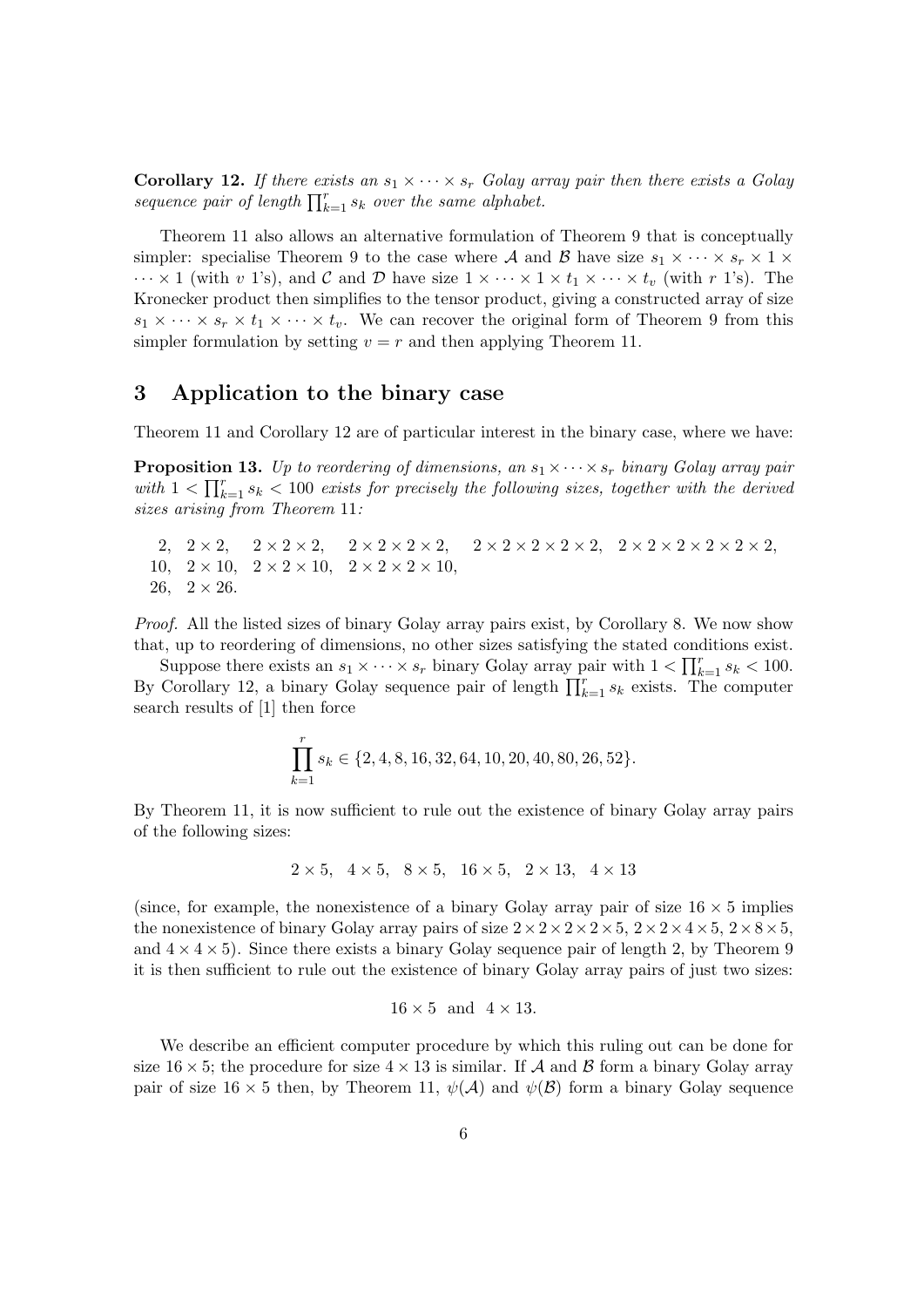pair of length 80 (where the mapping  $\psi$  is defined in Lemma 10). Now the exact number and structure of binary Golay sequence pairs of length 80 is known from [1], so we can apply the inverse map  $\psi^{-1}$  to all such sequence pairs and test the resulting array pairs of size  $16 \times 5$  for the Golay property. Since we find that no such array pair is a Golay array pair, we conclude that there is no  $16 \times 5$  binary Golay array pair. П

In particular, Proposition 13 confirms Dymond's computer search results [8] that established the nonexistence of a binary Golay array pair of size  $2 \times 5$  and suggested the nonexistence of binary Golay array pairs of size  $3 \times 6$ ,  $2 \times 9$  and  $2 \times 3 \times 3$  (see Section 1).

The proof of Proposition 13 demonstrates that the fundamental object of interest is a Golay array pair having the largest possible number of dimensions, and that other Golay array pairs arising from Theorem 11 should be regarded as derived objects. For example, the existence of a  $2 \times 2 \times 10$  binary Golay array pair given by Corollary 8 implies the existence of binary Golay array pairs of size  $2 \times 20$ ,  $4 \times 10$ , and 40. Similarly, if the nonexistence of a binary Golay array pair of size  $4 \times 25$  were established, it would imply the nonexistence of binary Golay array pairs of size  $2 \times 2 \times 25$ ,  $4 \times 5 \times 5$ , and  $2 \times 2 \times 5 \times 5$ .

The following two nonexistence results generalise Proposition 3 and Theorem 4 from binary sequences to multi-dimensional binary arrays. Both results could be established by adapting the original proofs to multiple dimensions, but follow directly as a consequence of Corollary 12:

**Corollary 14.** If there exists an  $s_1 \times \cdots \times s_r$  binary Golay array pair then  $\prod_{k=1}^r s_k = 1$ or  $\prod_{k=1}^{r} s_k$  is even.

Proof. Combine Proposition 3 and Corollary 12.

**Corollary 15.** If there exists an  $s_1 \times \cdots \times s_r$  binary Golay array pair then no  $s_k$  has a prime factor congruent to 3 modulo 4.

 $\Box$ 

 $\Box$ 

Proof. Combine Theorem 4 and Corollary 12.

Corollary 14 was previously established by Dymond [8]. If an  $s_1 \times \cdots \times s_r$  binary Golay array pair exists then Corollary 15 implies that  $\prod_{k=1}^{r} s_k$  is the sum of two squares, as was also previously established by Dymond [8].

# 4 Conclusion

We conclude by summarising the results of the paper, and presenting some open questions.

Historically, the primary theoretical and practical motivation for the generalisation from Golay sequence pairs to Golay array pairs was to enlarge the set of available objects. Comparison of Corollaries 2 and 8 demonstrates some success for this approach in the binary case, and prompts the question:

1. Does the existence of an  $s_1 \times \cdots \times s_r$  binary Golay array pair imply the existence of a binary Golay sequence pair of length  $s_k$  for each  $k$ ?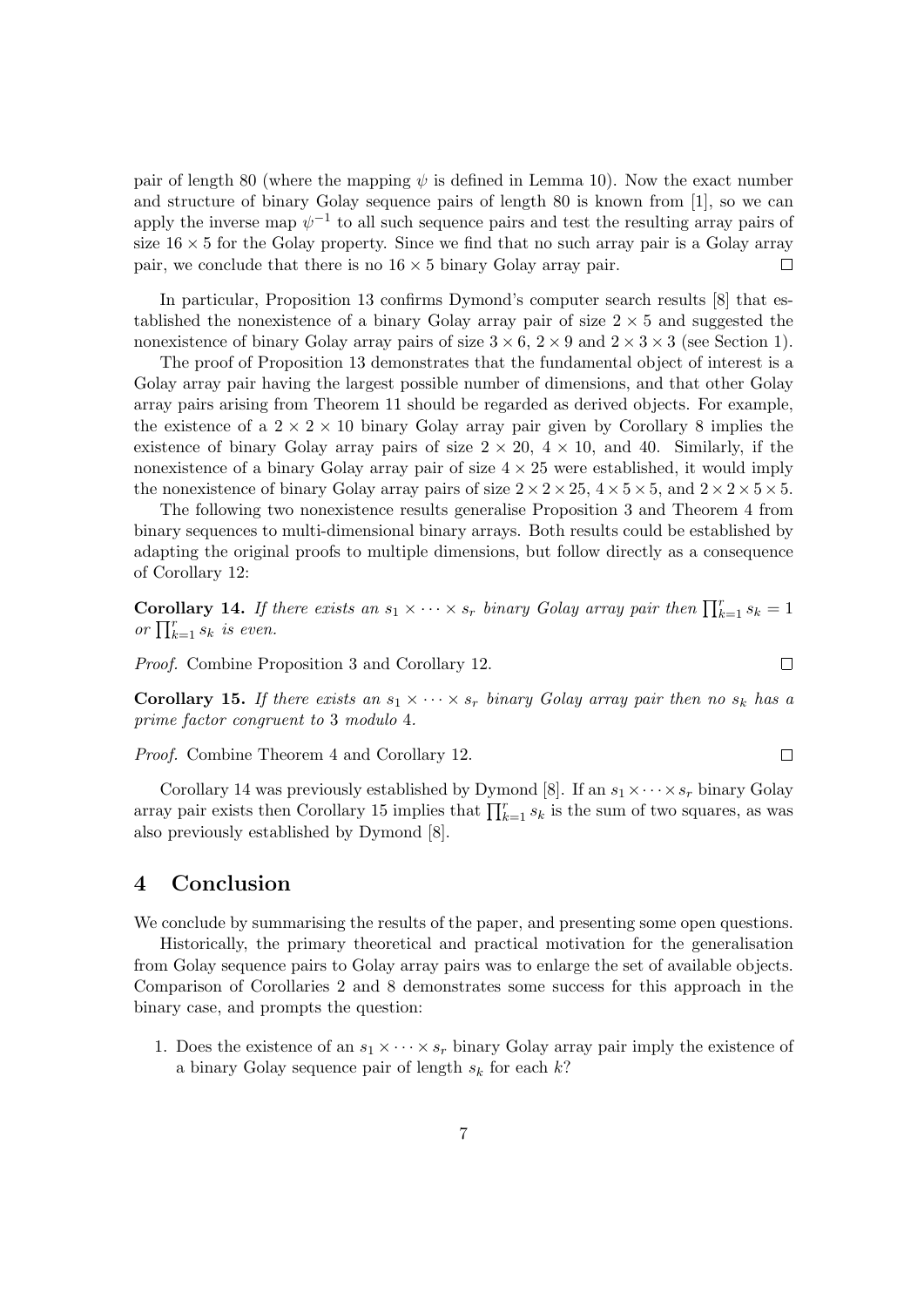A subsidiary question suggested by the proof of Proposition 13 is:

2. Does the existence of an  $s_1 \times \cdots \times s_r$  binary Golay array pair with each  $s_k > 1$  imply that each  $s_k$  is even?

Golay array pairs are not just a possible source of further examples: we have shown that a Golay array pair having the largest possible number of dimensions is in fact a fundamental object of interest, from which lower-dimensional Golay array pairs can be derived via Theorem 11.

In the quaternary case, Craigen, Holzmann and Kharaghani [4] showed by computer search that a length s Golay sequence pair exists for  $1 < s \leq 22$  precisely when

 $s \in \{2, 3, 4, 5, 6, 8, 10, 11, 12, 13, 16, 18, 20, 22\}.$ 

We ask:

3. Does an array viewpoint shed light on the existence pattern for quaternary Golay sequence pairs, and in particular the conjectures in [4]?

The focus of this paper is the set of sizes for which a Golay array pair can exist, especially in the binary case. A further paper [12] considers the explicit construction, structure, and enumeration of Golay array pairs of a given size  $s_1 \times \cdots \times s_r$ , especially when  $\prod_{k=1}^{r} s_k$  is a power of 2.

# References

- [1] P.B. Borwein and R.A. Ferguson. A complete description of Golay pairs for lengths up to 100. Mathematics of Computation, 73:967–985, 2003.
- [2] S.Z. Budišin. New complementary pairs of sequences. *Electron. Lett.*, **26**:881–883, 1990.
- [3] R. Craigen, S. Georgiou, W. Gibson, and C. Koukouvinos. Further explorations into ternary complementary pairs. J. Combin. Theory (Series A), 113:952–965, 2006.
- [4] R. Craigen, W. Holzmann, and H. Kharaghani. Complex Golay sequences: structure and applications. Discrete Math., 252:73–89, 2002.
- [5] R. Craigen and C. Koukouvinos. A theory of ternary complementary pairs. J. Combin. Theory (Series A), 96:358–375, 2001.
- [6] J.A. Davis and J. Jedwab. Peak-to-mean power control in OFDM, Golay complementary sequences, and Reed-Muller codes. IEEE Trans. Inform. Theory, 45:2397–2417, 1999.
- [7] J.A. Davis, J. Jedwab, and K.W. Smith. Proof of the Barker array conjecture. Proc. Amer. Math. Soc., 135:2011–2018, 2007.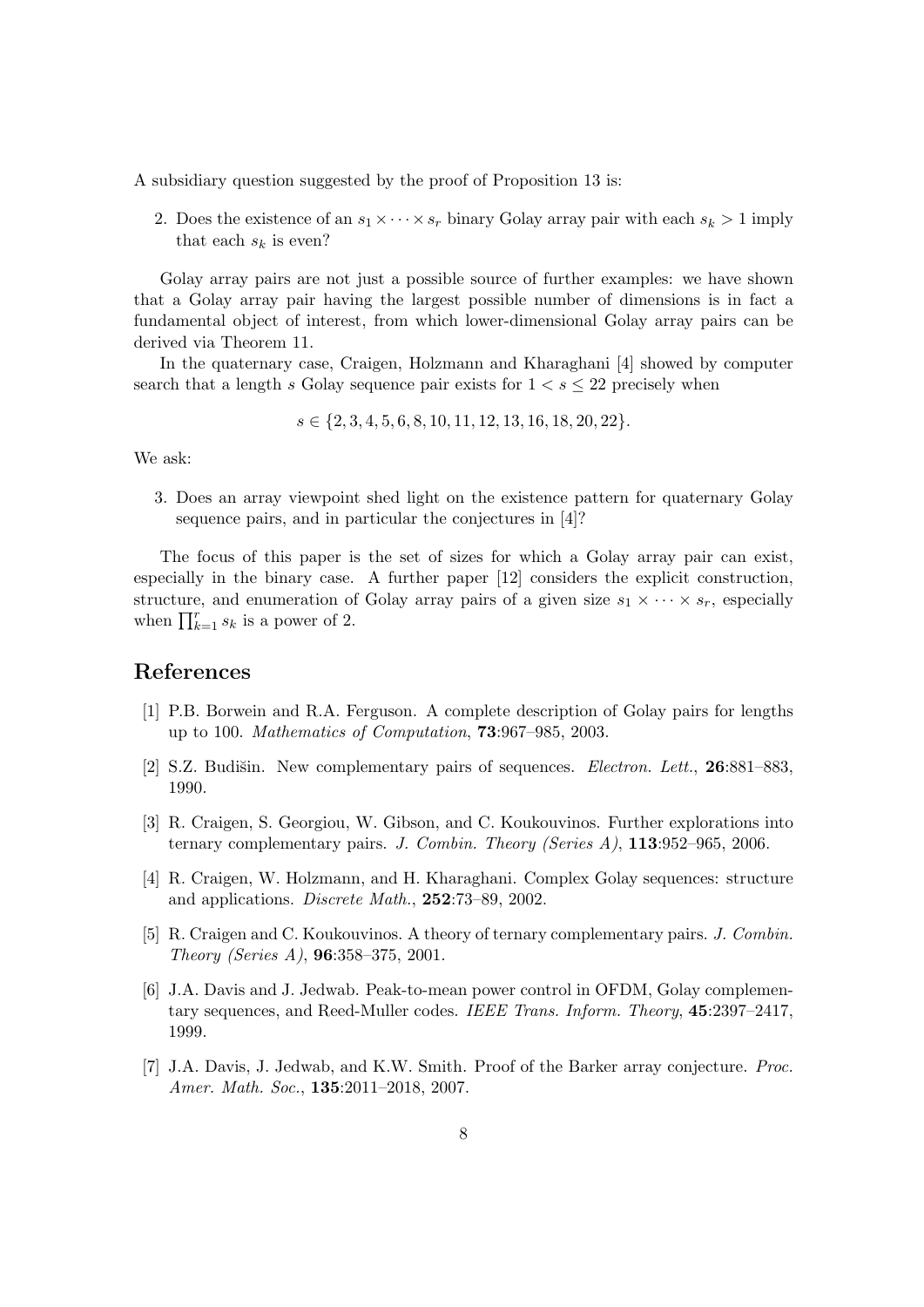- [8] M. Dymond. Barker arrays: existence, generalization and alternatives. PhD thesis, University of London, 1992.
- [9] S. Eliahou, M. Kervaire, and B. Saffari. A new restriction on the lengths of Golay complementary sequences. J. Combin. Theory  $(A)$ , 55:49-59, 1990.
- [10] S. Eliahou, M. Kervaire, and B. Saffari. On Golay polynomial pairs. Advances App. Math., **12**:235–292, 1991.
- [11] F. Fiedler, J. Jedwab, and M.G. Parker. A framework for the construction of Golay sequences. IEEE Trans. Inform. Theory, 2006. Submitted.
- [12] F. Fiedler, J. Jedwab, and M.G. Parker. A multi-dimensional approach to the construction and enumeration of Golay complementary sequences. J. Combin. Theory  $(A)$ , 2006. Submitted.
- [13] A. Gavish and A. Lempel. On ternary complementary sequences. IEEE Trans. Inform. Theory., 40:522–526, 1994.
- [14] M.J.E. Golay. Multislit spectroscopy. *J. Opt. Soc. Amer.*, **39**:437-444, 1949.
- [15] M.J.E. Golay. Static multislit spectrometry and its application to the panoramic display of infrared spectra. J. Opt. Soc. Amer., 41:468-472, 1951.
- [16] M.J.E. Golay. Complementary series. IRE Trans. Inform. Theory, IT-7:82–87, 1961.
- [17] M.J.E. Golay. Note on "Complementary series". Proc. IRE, 50:84, 1962.
- [18] J. Jedwab. A survey of the merit factor problem for binary sequences. In T. Helleseth et al., editors, Sequences and Their Applications — Proceedings of SETA 2004, volume 3486 of Lecture Notes in Computer Science, pages 30–55. Springer-Verlag, Berlin Heidelberg, 2005.
- [19] J. Jedwab and M.G. Parker. There are no Barker arrays having more than two dimensions. *Designs, Codes and Cryptography, 2007*. To appear.
- [20] J. Jedwab and K. Yoshida. The peak sidelobe level of families of binary sequences. IEEE Trans. Inform. Theory, 52:2247–2254, 2006.
- [21] H.D. Lüke. Sets of one and higher dimensional Welti codes and complementary codes. IEEE Trans. Aerospace Electron. Systems, AES-21:170–179, 1985.
- [22] N. Ohyama, T. Honda, and J. Tsujiuchi. An advanced coded imaging without side lobes. Optics Comm., 27:339–344, 1978.
- [23] K.G. Paterson. Generalized Reed-Muller codes and power control in OFDM modulation. IEEE Trans. Inform. Theory, 46:104–120, 2000.
- [24] H.S. Shapiro. Extremal problems for polynomials and power series. Master's thesis, Mass. Inst. of Technology, 1951.